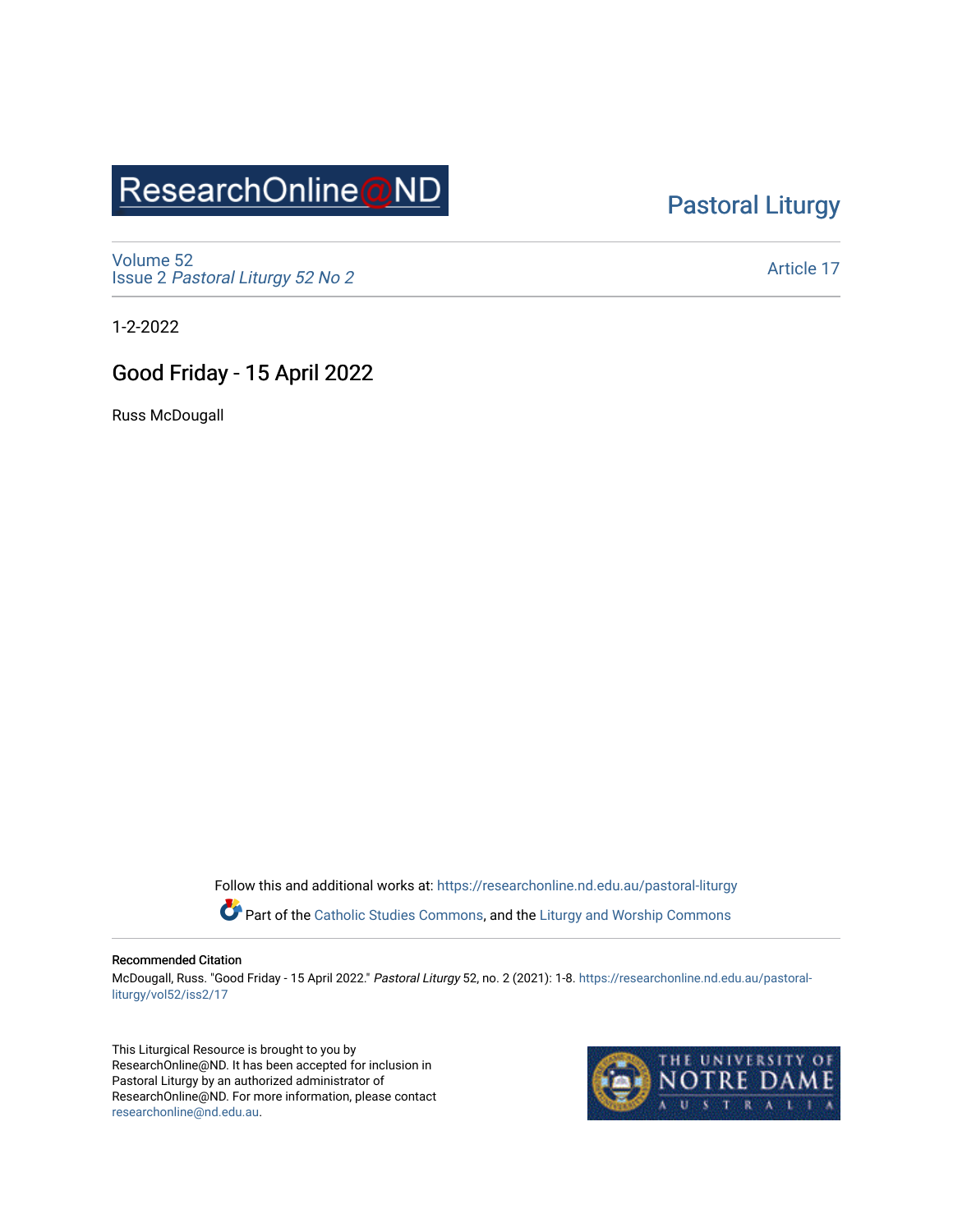

# **15 April 2022**

# Good Friday of the Lord's Passion

Reflection by Russ McDougall

### **Pastoral Note**

Today's liturgy begins simply and in silence, with no introductory rites prior to the opening prayer.

# **Introduction**

Today we continue the great Triduum, the seamless act of remembering. Last night we left without a dismissal, today there is no greeting and we continue the story of our faith as we will leave without a dismissal. We recall today the final hours of Jesus's earthly life.

# **Collect**

*Option one* Remember your mercies, O Lord, and with your eternal protection sanctify your servants, for whom Christ your Son, by the shedding of his Blood, established the Paschal Mystery. *Commentary*

This ancient Roman prayer is first found as a collect for a Monday Mass in Holy Week. It is now one of two options for the opening prayer during the celebration of the Lord's Passion. It sets the paschal mystery within the mercy of God, a mercy which is said to offer an eternal protection which not only keeps safe but transforms us in holiness. The focus on Jesus' blood evokes the Passover images of the blood sprinkled on the lintels of the Israelites which protected them from the angel of death (Ex 12:12-21). It also opens onto the glory of the triumphant Lamb in the Book of Revelation. As with the freeing of the Israelites from slavery, the mystery is enacted entirely by God to bring us to salvation. In our case, it is Jesus who passes through death.

*Option two*

O God, who by the Passion of Christ your Son, our Lord,

abolished the death inherited from ancient sin

by every succeeding generation,

grant that just as, being conformed to him,

we have borne by the law of nature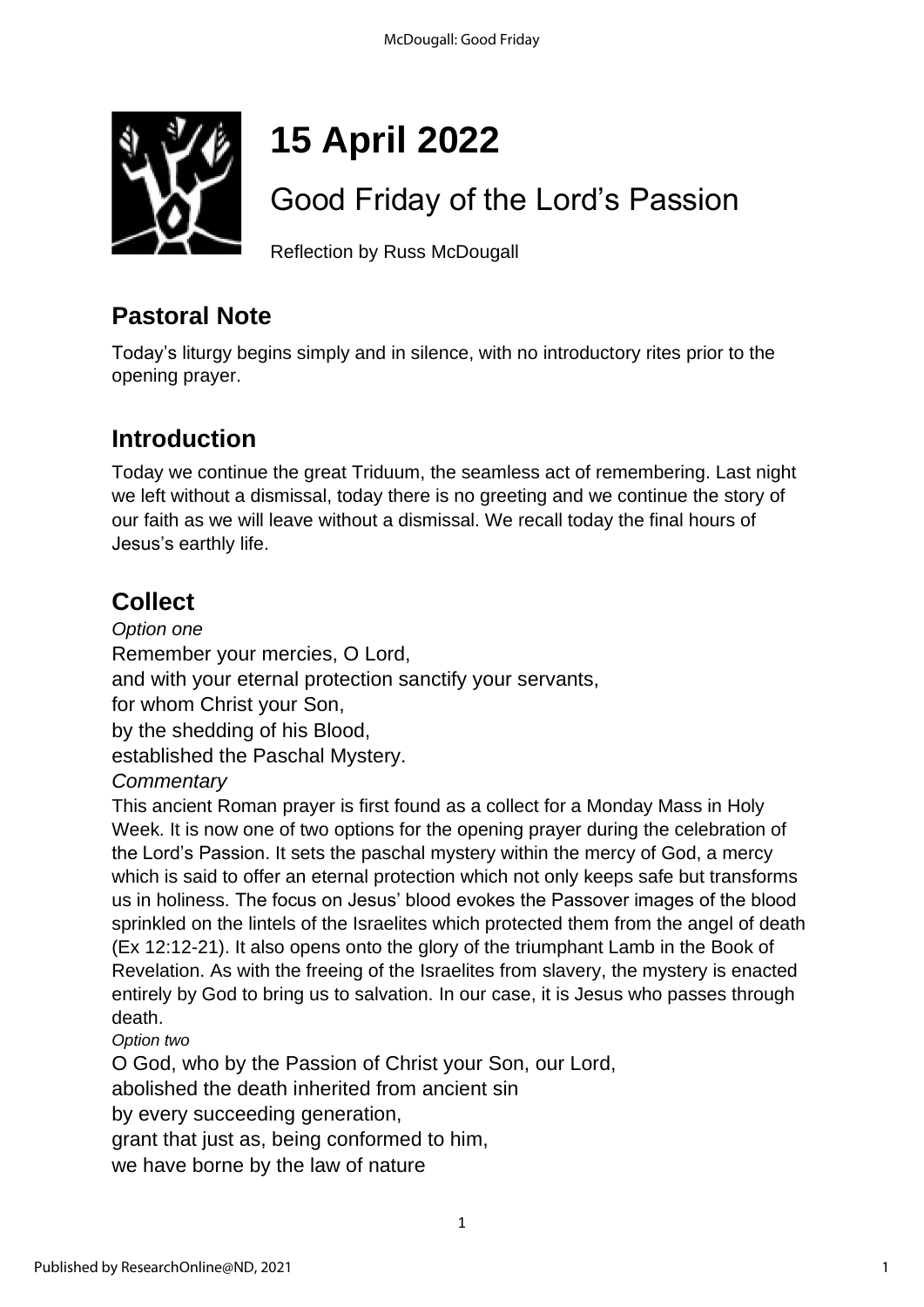the image of the man of earth, so by the sanctification of grace we may bear the image of the Man of heaven.

### *Commentary*

In the ancient Roman liturgy for Good Friday this prayer was prayed between the readings that preceded the recitation of the Passion. It has a strong Pauline flavour, though a convoluted execution and unnecessary exclusive language. There are a range of strands interwoven. Sin is death, and in his death Christ has overcome these. The first 'Adam' bears the stamp of the earth. However, under the law of grace we are remade in the image of the second Adam and as creatures now bear the stamp of the heavenly. There is a sense in that as Christ was conformed to the law of nature in his incarnation so we through his Passion now seek to be conformed to him in his divinity. It is unclear what reading this prayer accompanied in the ancient sources and remains unfortunate that there is no passage from Paul in the current liturgy.

# **First Reading**

### **Isaiah 52:13 - 53:12**

In this reading from one of the four Songs of the Servant, we see the power of nonviolent resistance to evil. This can awaken the evil doer to a sense of justice.

### **Responsorial Psalm**

### **Ps 30(31):2,6,12-13,15-17,25 Response Luke 23.46**

### *Father, I put my life in your hands.*

This poignant psalm on this particular day has to move one's heart and soul. It follows so naturally from the words of the Suffering Servant in Isaiah and prepares us for the reading of the gospel in a deeply moving way.

### **Second Reading**

### **Hebrews 4:4-16, 5:7-9**

The psalm that precedes this reading, Psalm 30, draws us into the heart of the Suffering Servant. The letter to the Hebrews tells us that Jesus Christ, through his suffering was made perfect and therefore becomes for us the source of eternal salvation.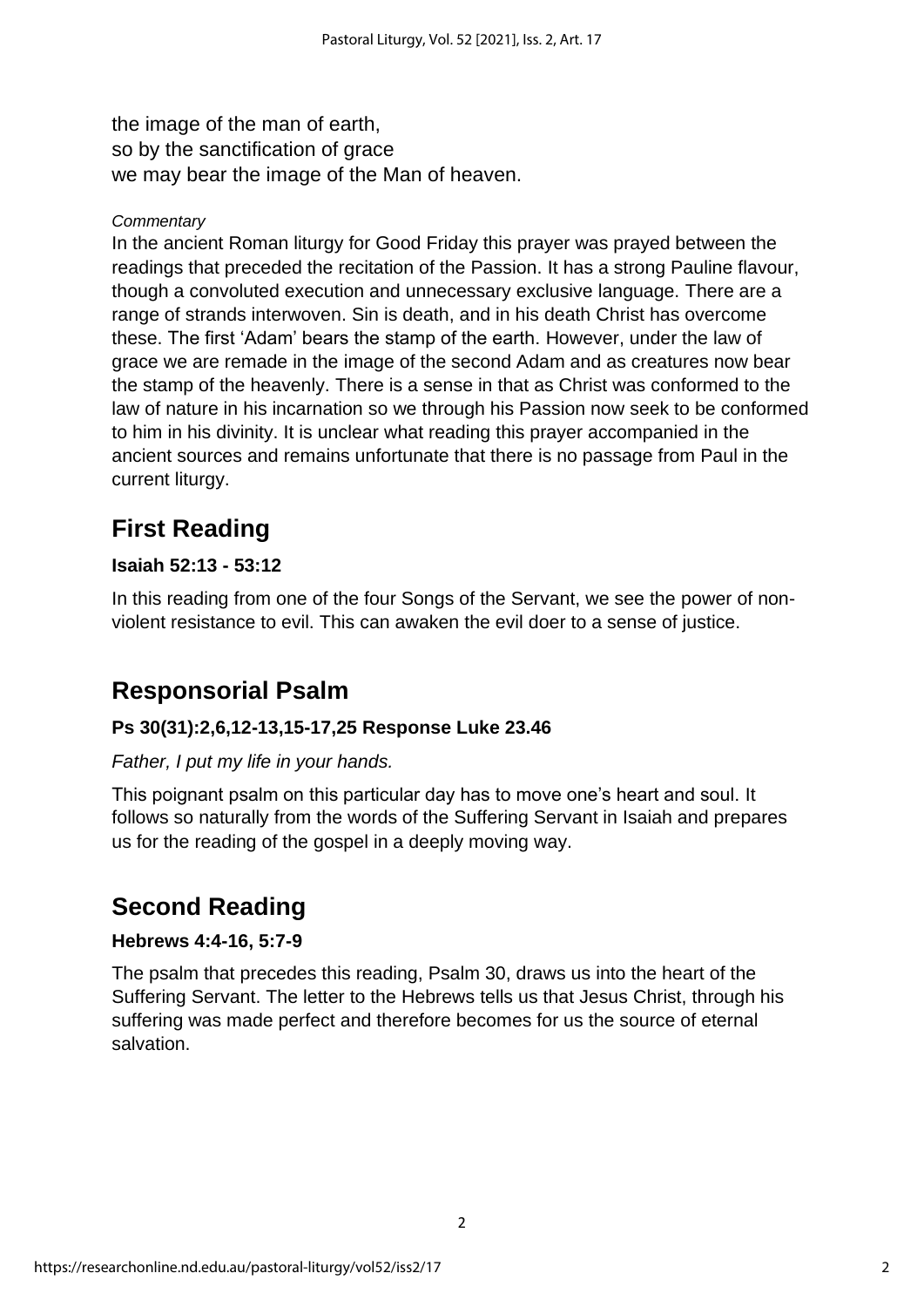## **Gospel Reading**

### **John 18:1 – 19:42**

John's account begins with the events after the Last supper as Jesus is betrayed. It then recounts his encounter with the Roman authorities and how he was deserted by all his followers except his mother, the beloved disciple and some other women. After his death he is laid in a tomb.

## **Reflection**

The question that I raised yesterday about the zero-sum game is really a question about how we understand the redemption—the atonement—that Jesus has accomplished. Thinking this through in light of the Scriptures requires some history, some exegesis. It requires some work, but it's an important question, a crucial question, so I hope you'll bear with me.

Christian tradition, whether we're talking about the Western or the Eastern churches, has to a large extent understood the redemption that Jesus accomplishes as a work of substitution. In the Eastern churches, the substitution is a ransom that Jesus supplies on our behalf. By sinning, human beings basically sold themselves to the devil. Satan, in other words, had possession of us. As the Word-made-flesh, the life of Jesus is worth infinitely more than all other human life put together, so by dying, Jesus paid the ransom that we were incapable of paying on our own. And so he set us free. (Cf. Orthodox icons of the resurrection.)

In the West, theology of the atonement is also largely substitutionary, but more legalistic than in the East. In the West we tend to read the Scriptures through the lenses supplied by Augustine of Canterbury, whose thought on the atonement goes something like this: by our sin, human beings have offended God, whose dignity is infinite. God's infinite justice demands infinite restitution—something that human beings are incapable of supplying. Only a human being who is also divine is capable of offering the necessary restitution. That person is Jesus Christ, whose death on the cross accrues infinite worth, which more than redeems humankind.

There are certainly plenty of passages in the New Testament that would support a theology that understands the atonement as an exchange or substitution in which Jesus takes on the punishment that is our debt, and so sets us free:

- 'The Son of Man came not to be served but to serve, and to give his life as a ransom for many.' (Mk 10:45 and parallels)
- 'God made him who knew no sin to be sin, that in him we might become the righteousness of God.' (2 Cor 5:21)
- 'They have washed their robes and made them white in the blood of the Lamb.' (Rev 7:14)
- 'Behold the Lamb of God, who takes away [or removes] the sins of the world.' (John 1:29)

3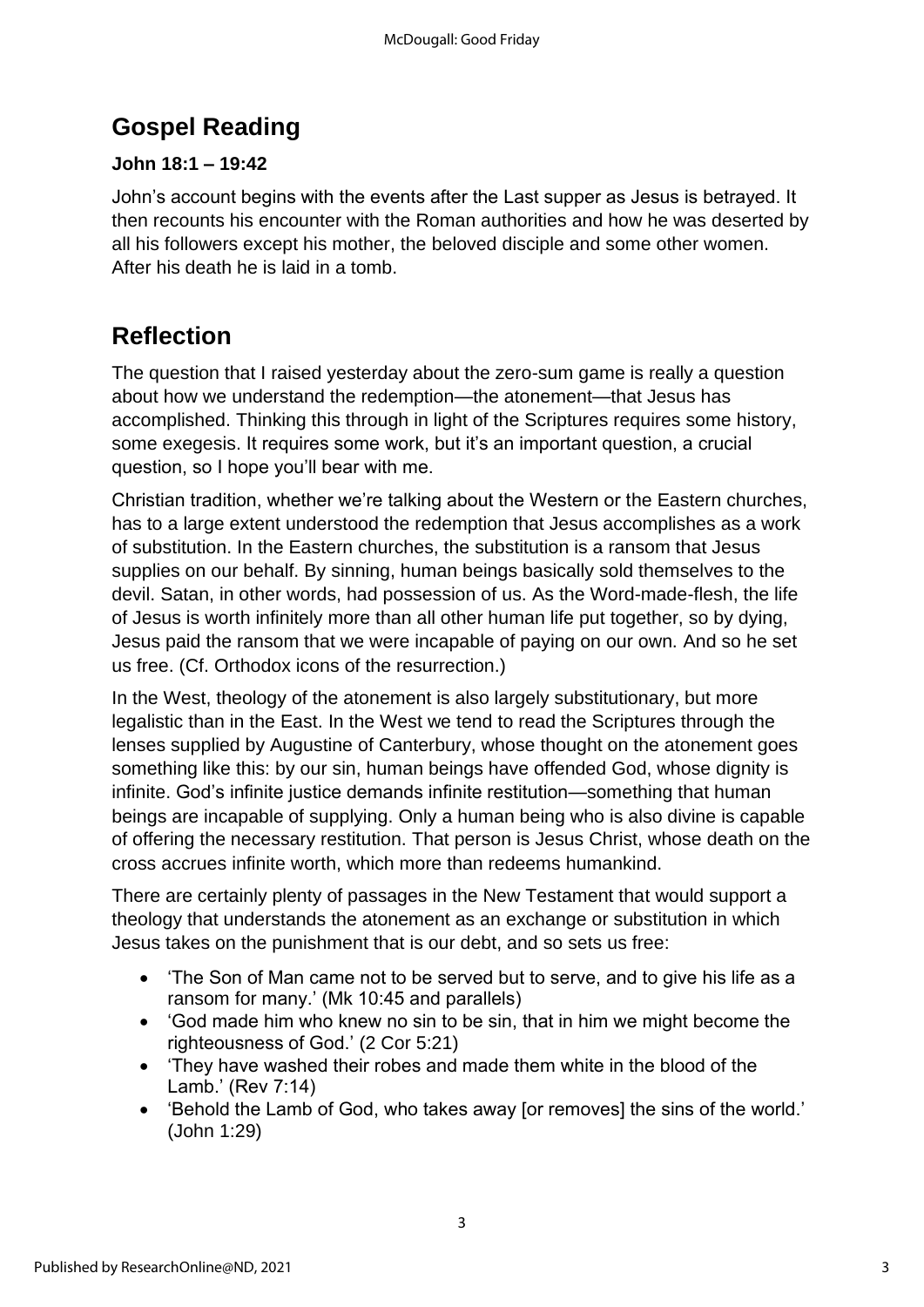The issue, for us, is how to understand these texts in light of mainstream Jewish thought about atonement, because the idea of 'substitution' does not predominate, at least at any stage of Jewish history I'm familiar with. A sacrifice doesn't 'take away' my sin. If I wrong my neighbour in some way, the *only* way to achieve reconciliation is to go to my neighbour and try to work things out between us: by asking for forgiveness, possibly making restitution in some way so that the neighbour's heart is opened up to offering forgiveness to me. A sacrifice doesn't enter into that process as some sort of exchange or substitution. That's why Jesus tells his disciples that if they're on their way to the temple to offer sacrifice and remember that their neighbour has something against them, they should first go and be reconciled with their neighbour.

If I sin against God in some way, then the way of dealing with that is by reforming my life. If I am someone that is constantly breaking the rules of Sabbath observance, for example, what needs to happen is for me to think seriously about what the laws are there for: to create space and time for me to nurture relationship with God, as well as to spend quality time with my family. The only way to 'take away' that sin is to remove it from my life by starting to take Sabbath observance seriously.

What the sacrificial cult does accomplish, in Jewish thought, is to remove the defilement that our sins, especially the sins we're not even aware of, brings upon the land and upon the temple. It doesn't effect forgiveness. That can happen only in relationship with our neighbour and with God, by admitting wrongdoing and taking concrete steps to reform our lives. The sacrificial meal that is shared by those who offer the sacrifice also serves to build communion: with God, with one another, and with the broader community of Israel represented by the priests.

You may object: Russ, you haven't listened very closely to our first reading from the prophet Isaiah. Didn't you hear the prophet's words?

'He was pierced for our offences, crushed for our sins; upon him was the chastisement that makes us whole; by his stripes we were healed.'

We'd have to settle our dispute by taking a look at what the Hebrew text says:

*hu mecholal mippesha'ēnu, medukka' mē'avontēinu;*

*musar shlomēnu 'alav, uvachavurato nirpā' lanu.*

He was pierced, or wounded, *mippesha'ēnu*—usually translated as 'for our sins or transgressions.' But the preposition that's used is *min*. In Arabic the preposition is the same in both languages, and the basic meaning is 'from.' If the meaning were 'for' our sins, classical Hebrew would have used the preposition *'al*—or possibly *le* but not *min*. 'For' our sins indicates finality, a goal: 'for our sins' would mean that the servant's suffering has some goal with respect to our sins.

But the Hebrew doesn't use *'al*, it uses *min*. *Min* doesn't indicate finality or goal; it indicates origin, or cause. So what the Hebrew text is saying is not 'he was pierced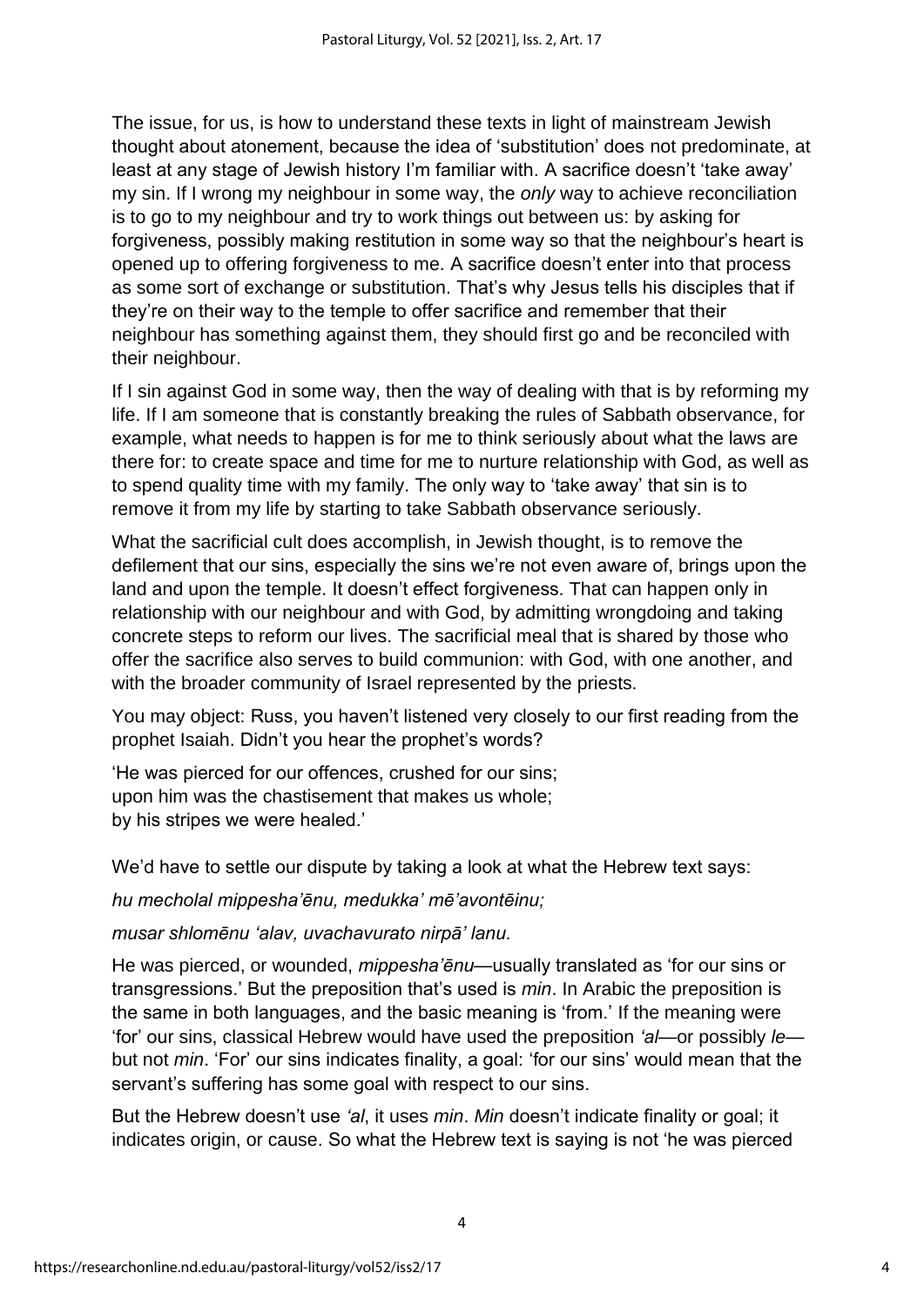for our transgressions,' but 'he was pierced *because of* our transgressions, crushed *because of* our iniquities.'

So what's going on here in this text?

In this Holy Week all of the four Songs of the Servant from the prophet Isaiah are proclaimed. In the second Song, from Isaiah 49, which was the first reading on Tuesday, the Servant is explicitly identified as the people of Israel: 'You are my servant, Israel, in whom I will be glorified.' In the fourth Song, which we've heard today, the servant is seen as someone who is despised, rejected:

'We held him of no account…we accounted him stricken, struck down by God, and afflicted. But he was wounded because of our transgressions, crushed because of our iniquities. Upon him was the chastisement that brought wholeness to us, and in his bruises there is healing for us.'

Who is the 'we' speaking in the text?

If the servant is to be understood as the people of Israel, the 'we' must be the nations. What the prophet is envisioning is a confession on the part of the nations who have made Israel suffer—through military defeat; through carrying captives off into slavery; through exile. At different points in its history the people of Israel were made to suffer in one way or another by just about all of their neighbours. And what the prophet is capturing in this passage is a moment of compunction, a moment in which some people take notice of the bruises they've inflicted on their neighbour, and they ask themselves: what have we done? What have I done?

In this particular context, the prophet sees the people of Israel as playing a role in pricking the conscience of their neighbours. He sees Israel as playing a role in awakening the conscience of their oppressors to a sense of justice. In effect, he sees Israel's suffering as having the possibility of turning their gentile neighbours around—leading them to repentance, *teshuvah*.

What I'm suggesting is that the prophet's vision in these Songs of the Servant is getting at what Gandhi and Martin Luther King understood as truth-force, the power of non-violent resistance to evil. Both men argued that we have a duty to resist evil, but not by doing harm to evildoers. Speak the truth, they said, but be ready to accept (and absorb) the anger that will come your way, and the possible violence as well, from people who feel threatened by the truth. By refraining from violence, those who practice non-violent resistance to evil leave open the possibility that those they confront may actually be converted, rather than destroyed.

The Songs of the Servant suggest that the people of Israel, through their endurance of suffering, have opened up the possibility that at least some of their neighbours might be awakened to a sense of justice, that their lives might be turned around, in the right direction. And in this way Israel becomes a light to the nations.

What I would also suggest is that this is the way that God deals with us, in Christ. Our God isn't a monster demanding infinite payment for an infinite debt. Through the use of truth-force, non-violent resistance to evil, God seeks to draw us, through Christ and in the Spirit, into God's own divine life of love. Previously I spoke about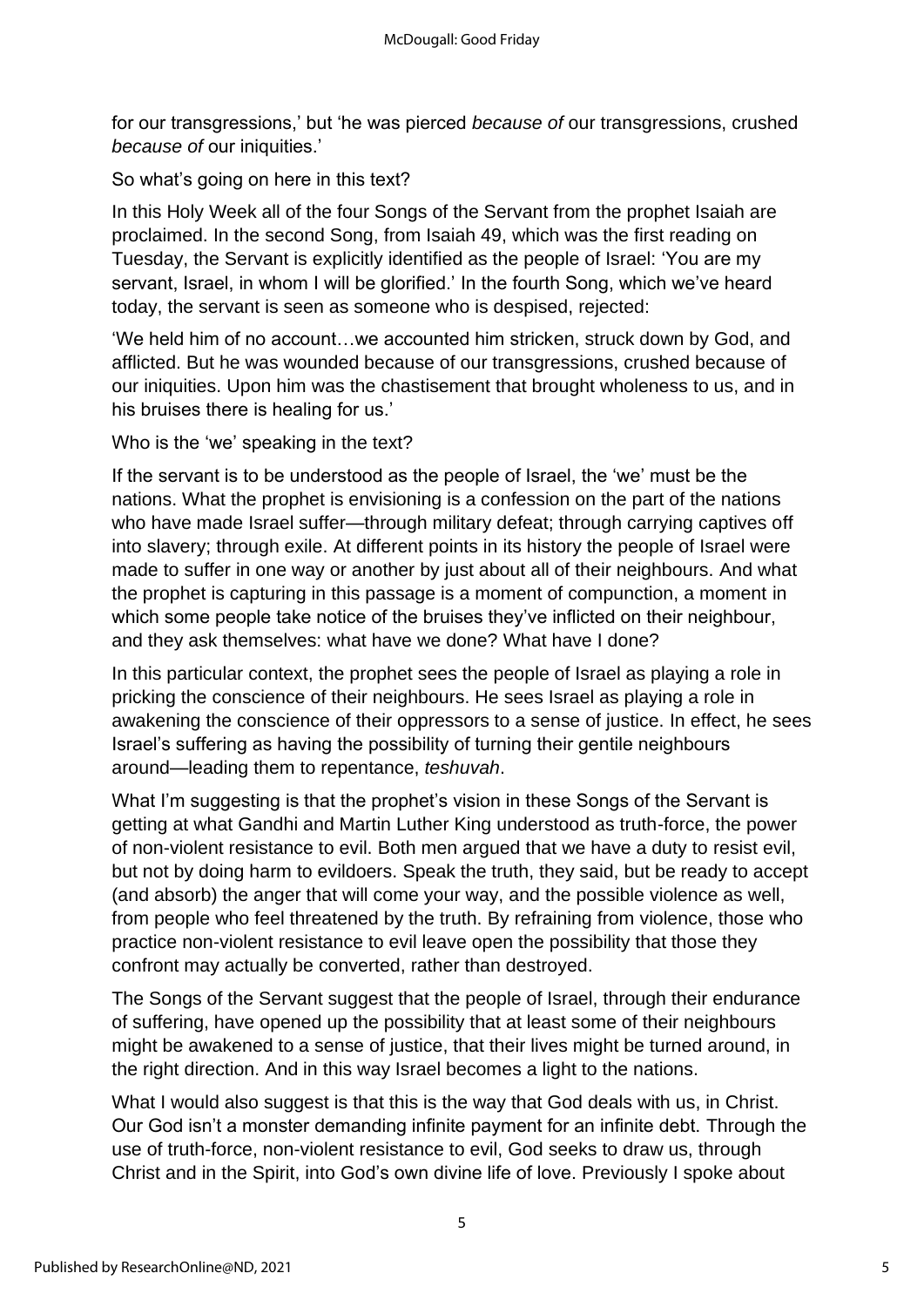the way the Gospel of John portrays the moving encounters Jesus has with men and women, leading them to the truth, drawing them into friendship with himself, and with God. He's not successful with everyone, as we see with Pilate, who ultimately closes his heart to the truth that stands, incarnate, before him.

Jesus is the Lamb of God who takes away our sins by opening our hearts to the truth and setting us on the right path. Turning to him is just the beginning. As we were reminded in our Lenten journey, those who wish to come after him must take up their cross daily and follow. Jesus has turned our lives around; he invites us now to share in his mission: to engage our neighbours, those whom God sends into our lives, and help to lead them toward the truth, and to living the truth in justice and in love.

# **Prayer of the Faithful**

On Good Friday the prayer of the faithful is replaced by the solemn intercessions from the Roman Missal.



... he became the source of eternal salvation.

6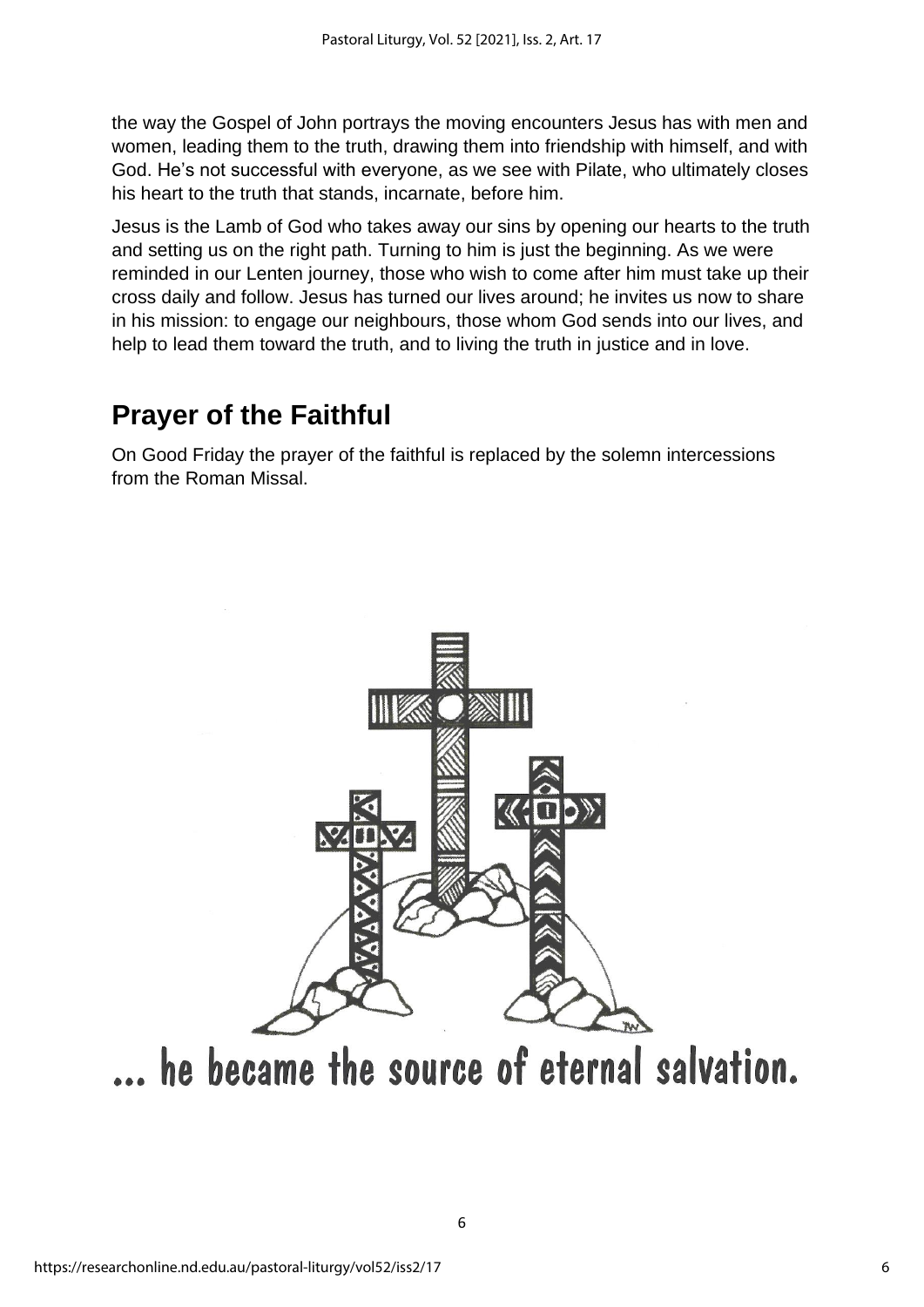### **Music selections by Alessio Loiacono and Chris deSilva**

### **GA**

Procession of the Cross: This is the wood of the cross. P Jones. 328

People's Veneration of the Cross: O my people. D Lundy/ C Walker. 329

Other Hymns for the Liturgy:

Adoramus te, Christe. M Haugen. 305 All you who pass this way. J Berthier. 331 At the cross her station keeping. A Petti/ Mainz Gesangbuch. 332 Behold the wood. D Schutte. 333 Jesus, remember me. J Berthier. 308 O Jesus crucified. J McAuley/ R Connolly. 334 O sacred head, surrounded. Saint Bernard of Clairvaux/ J S Bach. 335 Were you there when they crucified my Lord? African American Spiritual. 336 When I survey the wondrous cross. I Watts/ E Miller. 330

### **AOV1**

Behold the cross. B Hurd. 105 Jesus, remember me. J Berthier. 152 Were you there when they crucified my Lord? African American Spiritual. 103

### **AOV2**

See his hands. S Sears. 48

### Veneration of the Cross: Antiphon and response

#### **CWB**

Showing the cross. 259 **CWBII**

Behold, the wood of the Cross. ICEL 319 Behold, behold the wood of the cross. Dan Schutte 320

### Songs during veneration

#### **AOVNG**

See him. Keith Duke, 108 See his love. Tom Lockley. 109 Song of the cross. Ana DaCosta and Susan Hookong-Taylor. 116

### **CWB**

At the cross her vigil keeping. Jacopone da Todi. 624 My people, my people, Joseph Wise. 750 O Jesus crucified, for us you suffered. James Phillip McAuley. 770 When I survey the wondrous cross. Isaac Watts. 862

### **CWBII**

At the cross her vigil keeping. Jacopone da Todi, tr. Anthony G. Petti. 318 Faithful cross the Saints rely on. Venantius Fortunatus. 321